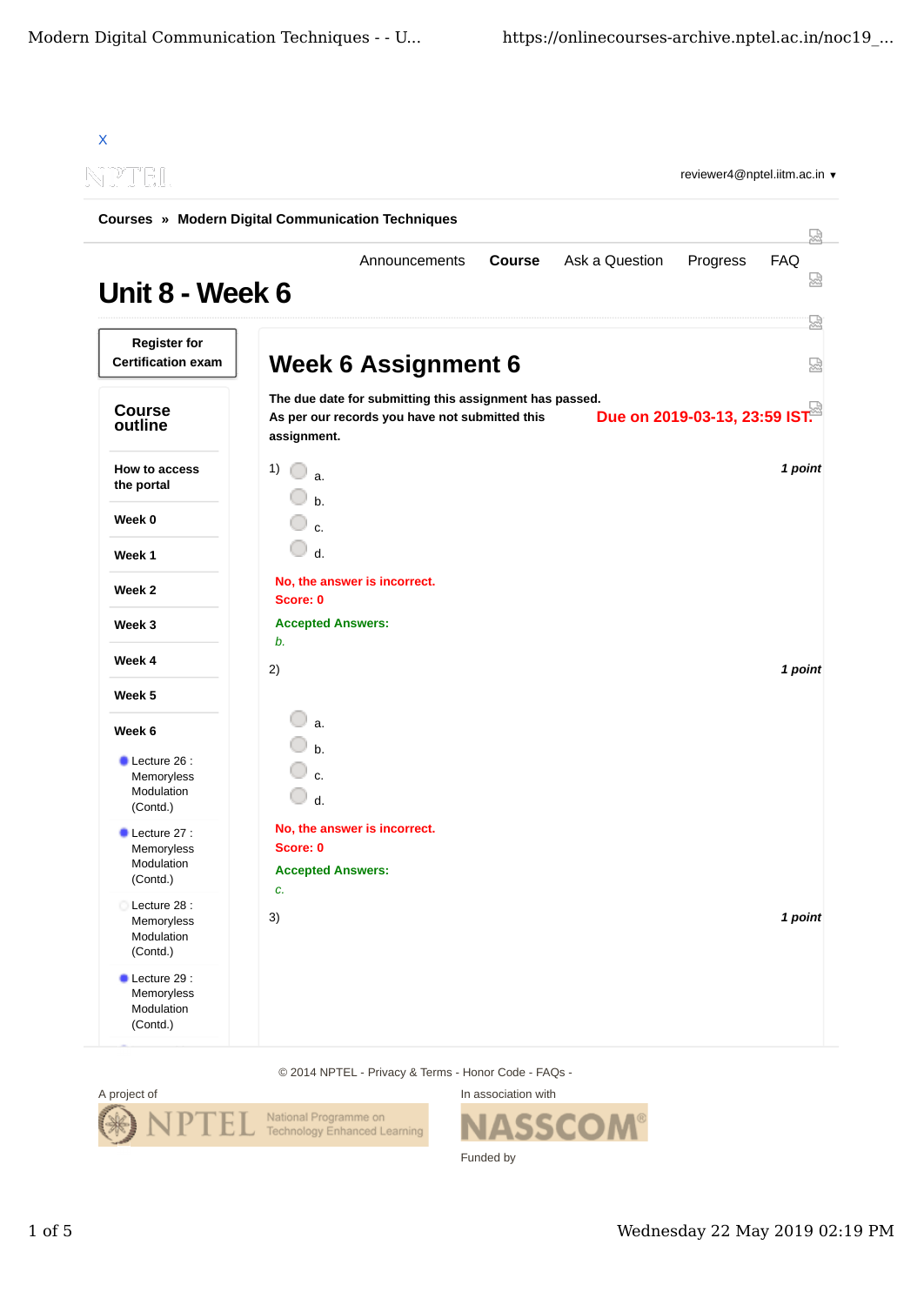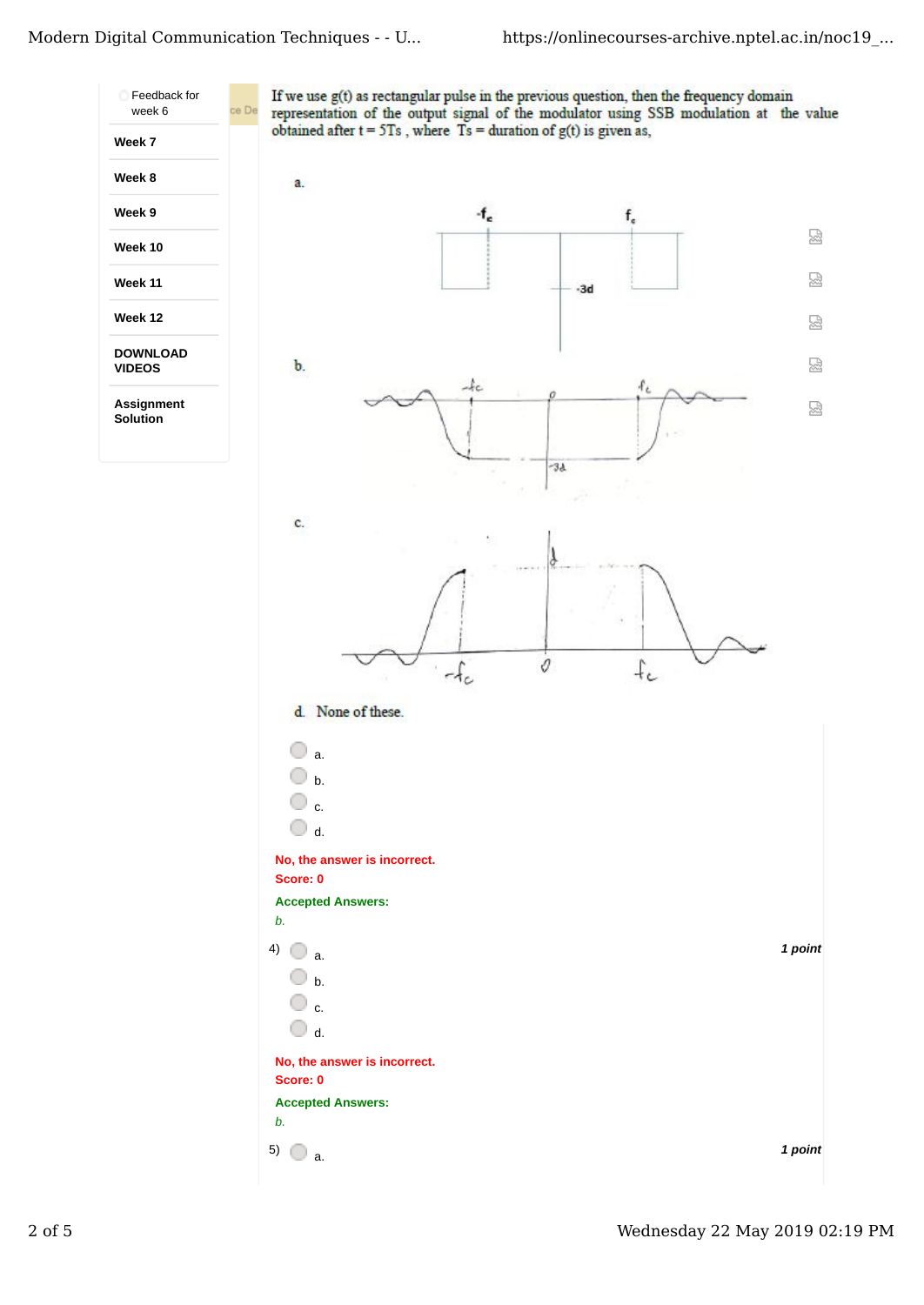| b.                             |         |
|--------------------------------|---------|
| ○ c.                           |         |
| $\bigcirc$ d.                  |         |
| No, the answer is incorrect.   |         |
| Score: 0                       |         |
| <b>Accepted Answers:</b><br>a. | 덣       |
| 6)<br>0<br>a.                  | 1 point |
| $\overline{\mathbb{O}}$ b.     |         |
| ○ c.                           | 썮       |
| $\bigcirc$ d.                  |         |
| No, the answer is incorrect.   | ₩       |
| Score: 0                       | 덣       |
| <b>Accepted Answers:</b><br>c. |         |
| 7)                             | 1 point |
| a.<br>$\Box$ b.                |         |
| ○ c.                           |         |
| $\overline{\mathbb{O}}$ d.     |         |
| No, the answer is incorrect.   |         |
| Score: 0                       |         |
| <b>Accepted Answers:</b><br>a. |         |
| 8)                             | 1 point |
| a.                             |         |
| $\cup$ b.<br>$\mathbf{c}$ .    |         |
| d.                             |         |
| No, the answer is incorrect.   |         |
| Score: 0                       |         |
| <b>Accepted Answers:</b>       |         |
| c.                             | 1 point |
| 9) $\bigcirc$ a.               |         |
| $\bigcirc$ b.<br>○ c.          |         |
| $\bigcirc$ d.                  |         |
| No, the answer is incorrect.   |         |
| Score: 0                       |         |
| <b>Accepted Answers:</b>       |         |
| a.                             |         |
| 10)<br>a.                      | 1 point |
| $\Box$ b.                      |         |
| $\mathbb O$ c.                 |         |
| d.                             |         |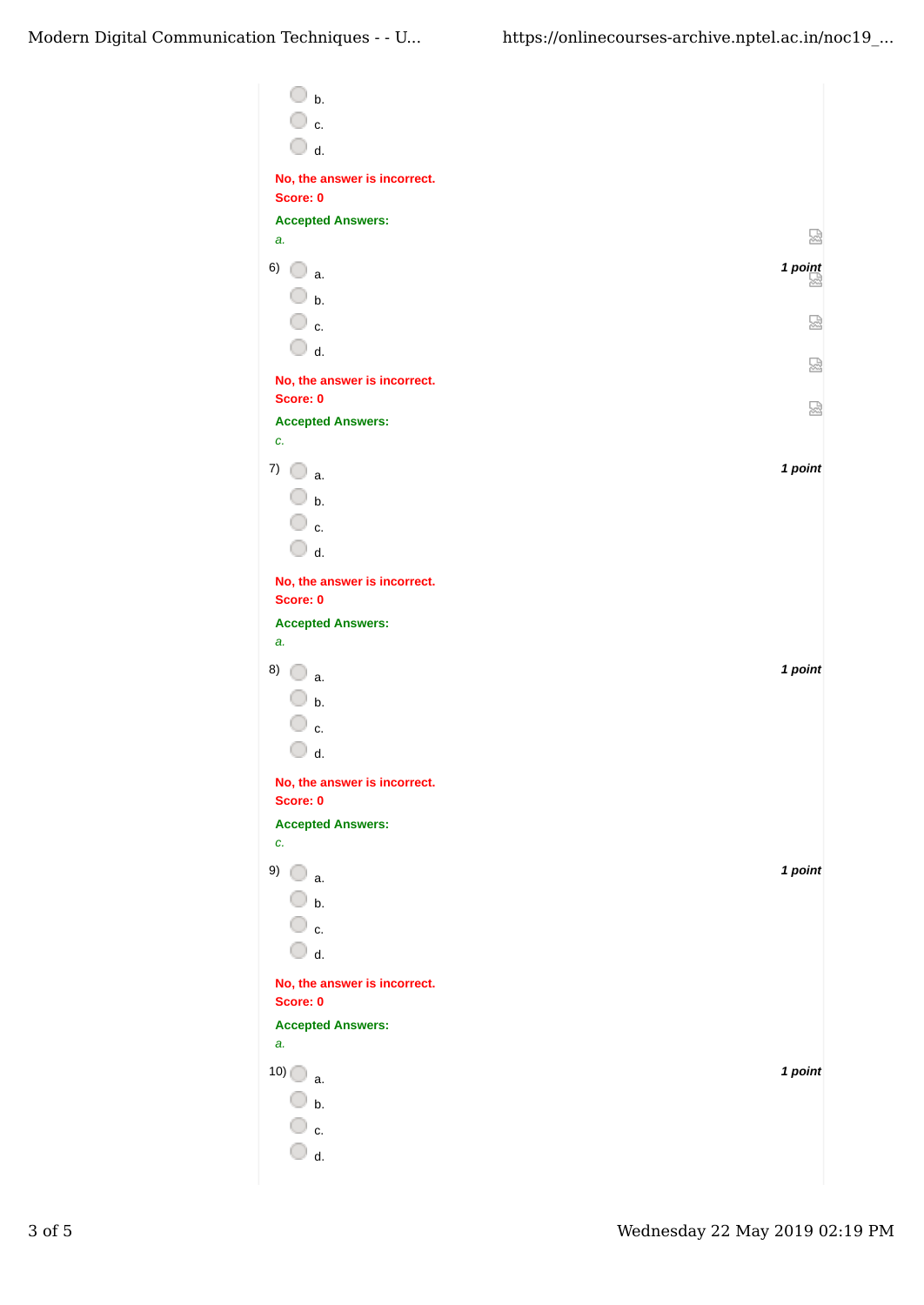